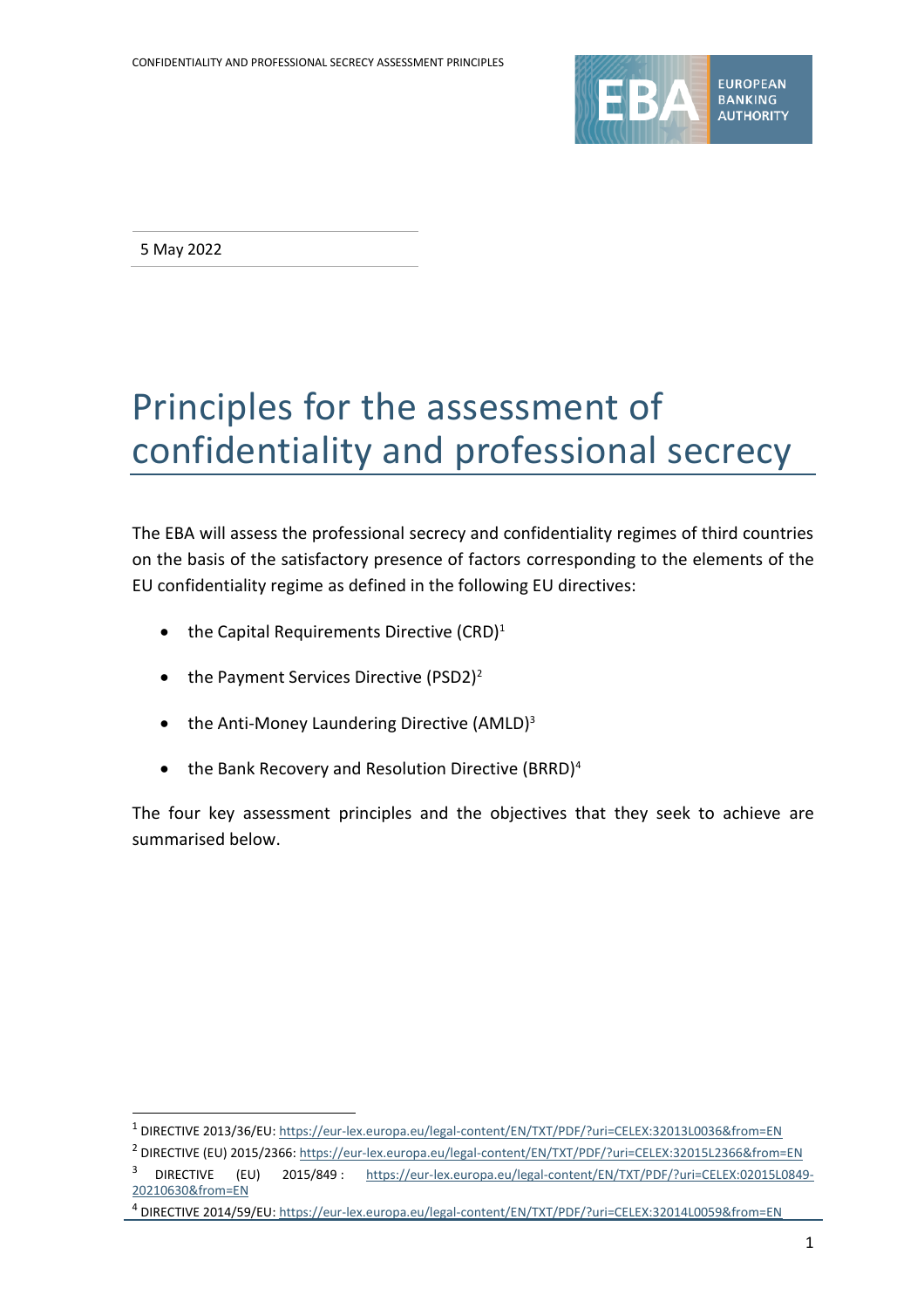

# **Principle 1 – Definition of confidential information**

**Objective:** to establish a definition of confidential information that allowsthe identification of information that should enjoy legal protection as confidential.

**Articles**: the CRD, PSD2, AMLD and BRRD do not explicitly require Member States to define confidential information in their legislation. However, the characteristics of confidential information could be implied having regard to the following articles:

- Article 53 (1) CRD
- Article 24 PSD2
- Article 57a (1) AMLD
- Article 84 (3) BRRD

| <b>Standard required</b>                                                                                                                                                                                                                                  |  |
|-----------------------------------------------------------------------------------------------------------------------------------------------------------------------------------------------------------------------------------------------------------|--|
| Provisions in national law that protect certain information as<br>confidential should include a clear assessment or allow a clear<br>understanding of what type of information is to be regarded as<br>'confidential' and subject to adequate protection. |  |
| Information which:                                                                                                                                                                                                                                        |  |
| has been received in the course of a person's work for, or<br>$\bullet$<br>on behalf of, the competent authority;                                                                                                                                         |  |
| is not in the public domain; and                                                                                                                                                                                                                          |  |
| is not in summary or aggregate form so that the individual<br>$\bullet$<br>credit institutions cannot be identified.                                                                                                                                      |  |
| Are there any rules or provisions setting out when confidential<br>information ceases to be considered as such?                                                                                                                                           |  |
|                                                                                                                                                                                                                                                           |  |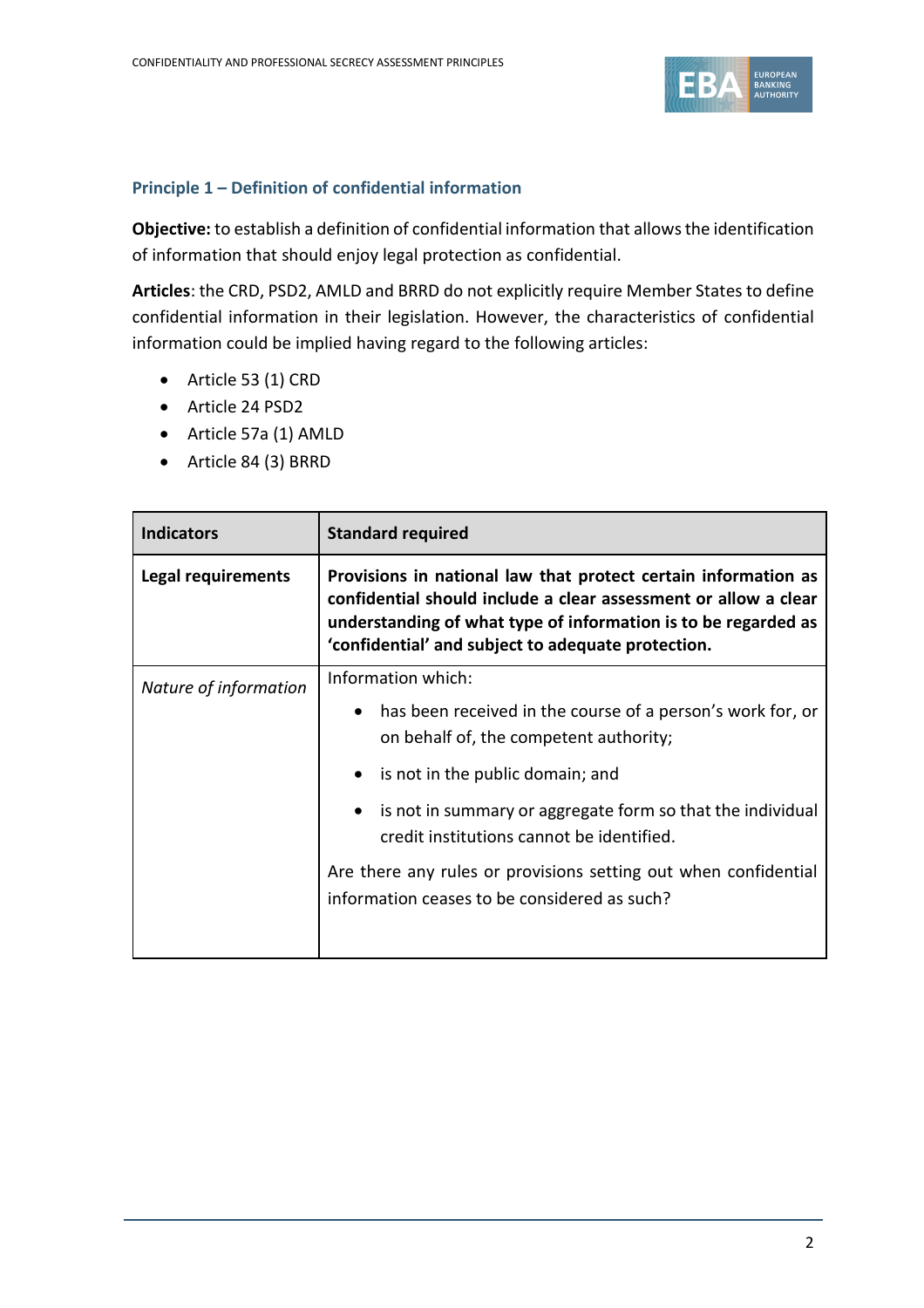

# **Principle 2 – Existence of a professional secrecy obligation**

**Objective:** to establish an ongoing obligation of professional secrecy which is imposed on i) all persons who work, or have worked for and ii) all auditors or experts acting, or who have acted, on behalf of the competent authority in respect of information received in the course of their work for, or on behalf of, the competent authority.

**Articles**: the CRD, PSD2, AMLD and BRRD clearly identify the persons that must be subject to a professional secrecy obligation when working for, or on behalf of, a certain authority. Such an obligation is set out in the following articles:

- Article 53 (1) and 54a CRD
- Article 24 (1) PSD2
- Article 57a (1) AMLD
- Article 84 (1-3) BRRD

| <b>Indicators</b>       | <b>Standard required</b>                                                                                                                                                           |  |
|-------------------------|------------------------------------------------------------------------------------------------------------------------------------------------------------------------------------|--|
| Legal requirements      | Specific professional secrecy provisions in national law or in<br>other laws and regulations that are applied to the competent<br>authority/authorities and other related persons. |  |
| Applicability – persons | Professional secrecy obligations must apply to all persons:                                                                                                                        |  |
|                         | working, or who have worked, for the competent<br>authority/authorities; and                                                                                                       |  |
|                         | acting, or who have acted, on behalf of the competent<br>authority/authorities (including all auditors and<br>experts $)^5$ .                                                      |  |
| Duration of obligation  | Professional secrecy obligation are applicable:                                                                                                                                    |  |
|                         | at all times whilst working for, or acting on behalf of, the<br>competent authority; and                                                                                           |  |
|                         | on an ongoing basis thereafter <sup>6</sup> .                                                                                                                                      |  |

<sup>5</sup> Article 84(1)(l) BRRD also states that the requirements of professional secrecy shall be binding for *'any other persons who provide or have provided services directly or indirectly, permanently or occasionally, to persons referred to in points (a) to (k)'* of the same Article (e.g. resolution authorities, competent authorities/ministries, auditors).

 $6$  Article 84(1)(m) BRRD also specifies that the requirements of professional secrecy shall be binding for senior management, members of the management body and employees of the bodies or entities referred in points (a) to (k) of the same Article before, during and after their appointment.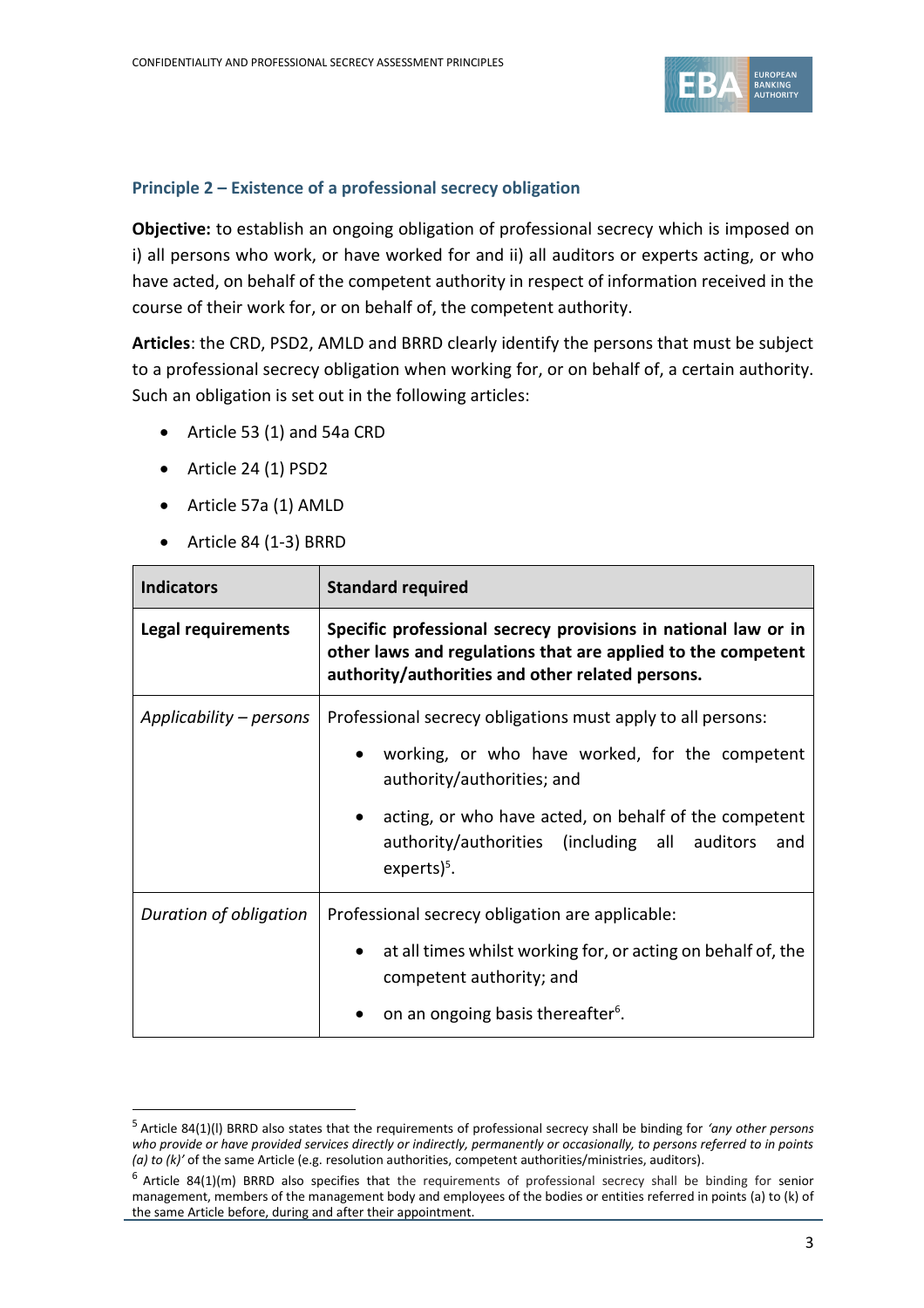

| Nature of information                                                                                                                           | Professional secrecy obligation applicable:                                                                                                                                                                                                                                                                                                                                                                  |
|-------------------------------------------------------------------------------------------------------------------------------------------------|--------------------------------------------------------------------------------------------------------------------------------------------------------------------------------------------------------------------------------------------------------------------------------------------------------------------------------------------------------------------------------------------------------------|
|                                                                                                                                                 | to confidential information received in the course of their work<br>for, or on behalf of, the competent authority.                                                                                                                                                                                                                                                                                           |
| Ensuring<br>confidentiality of<br>information (Article<br>84(2) BRRD)                                                                           | The authorities in points (a), (b), (c), (g), (h), (j) and (k) of Article<br>84(1) BRRD should ensure that there are internal rules in place<br>to ensure compliance with confidentiality requirements,<br>including rules to secure secrecy of information between<br>persons directly involved in the resolution process.                                                                                  |
| Civil liability (Article<br>84(3) BRRD)                                                                                                         | the resolution process, the persons subject to the<br>In.<br>professional secrecy obligation shall be subject to civil liability<br>in the event of an infringement of such obligation.                                                                                                                                                                                                                      |
| <b>Exceptions for legal</b><br>proceedings (Article<br>53(1) and 54a CRD,<br>Article 57a(1) AMLD,<br>Article 84(6) BRRD,<br>Article 24(1) PSD2) | The obligation of confidentiality is without prejudice to:<br>cases covered by criminal law and the powers of<br>investigation conferred on the European Parliament<br>$(CRD)$ ;<br>cases covered by criminal law (AMLD and PSD2);<br>$\blacksquare$<br>national law concerning the disclosure of information<br>$\blacksquare$<br>for the purpose of legal proceedings in criminal or civil<br>cases (BRRD) |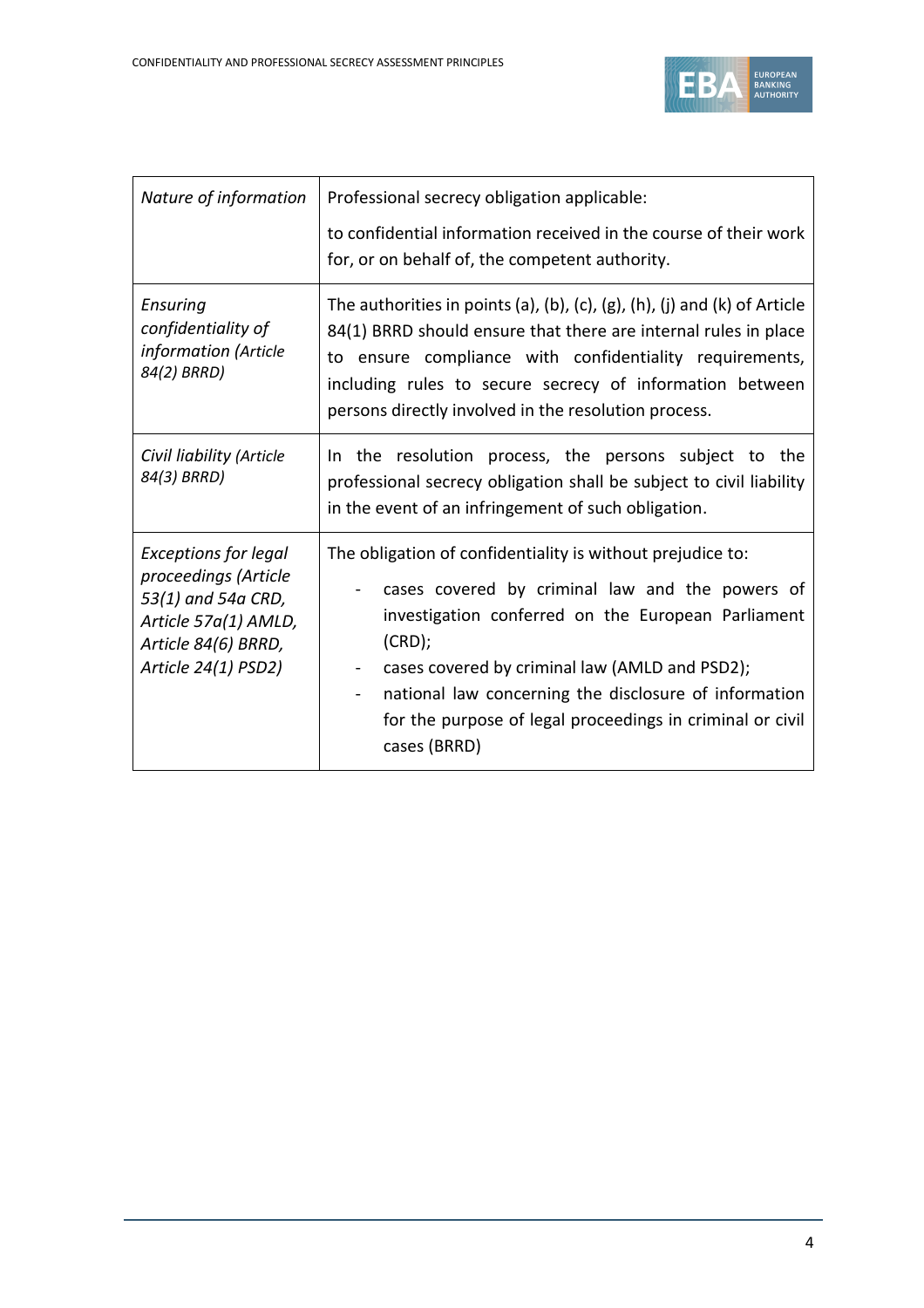

#### **Principle 3 – Use of confidential information**

**Objective:** to establish that confidential information is used only for specific purposes.

**Articles**: the CRD, PSD2, AMLD and BRRD identify the use that competent authorities directly, or other authorities and bodies, can make of the information that should be regarded as confidential. The admissible use of confidential information can be found in the following provisions:

- Article 54, 56, 57, 58, 58a and 59 CRD
- Article 24(3) PSD2<sup>7</sup>
- Article 84(3), 84(5)(a),(c) BRRD
- Article  $57a(3)(a)$ ,  $57b(2)$  and  $57b(3)$  AMLD

| <b>Indicators</b>                                                                     | <b>Standard required</b>                                                                                                                                                                                                                                                                                             |  |
|---------------------------------------------------------------------------------------|----------------------------------------------------------------------------------------------------------------------------------------------------------------------------------------------------------------------------------------------------------------------------------------------------------------------|--|
| Legal requirements                                                                    | Existence of provisions that explicitly or implicitly define the<br>purposes for which a competent authority can use<br>confidential information in its domain.                                                                                                                                                      |  |
| Performance of<br>supervisory tasks (Article<br>54 CRD)                               | Confidential information received by the competent authority<br>should be used in the course of its duties and only:<br>to ensure compliance with conditions pertaining to the<br>establishment and ongoing business of a credit<br>institution;<br>to impose penalties.                                             |  |
| Oversight/legal<br>supervision (Article 56, 57<br>$CRD$ , Article $84(5)(c)$<br>BRRD) | supervision of other financial sector entities or<br>financial markets;<br>maintenance of financial stability;<br>liquidation, bankruptcy or similar procedures with<br>respect to credit institutions;<br>carrying out statutory audits of the accounts of credit<br>institutions and other financial institutions. |  |

<sup>7</sup> Article 24(3) PSD2 refers to CRD provision in stating that *'Member States may apply this Article taking into account, mutatis mutandis, Articles 53 to 61 of CRD'*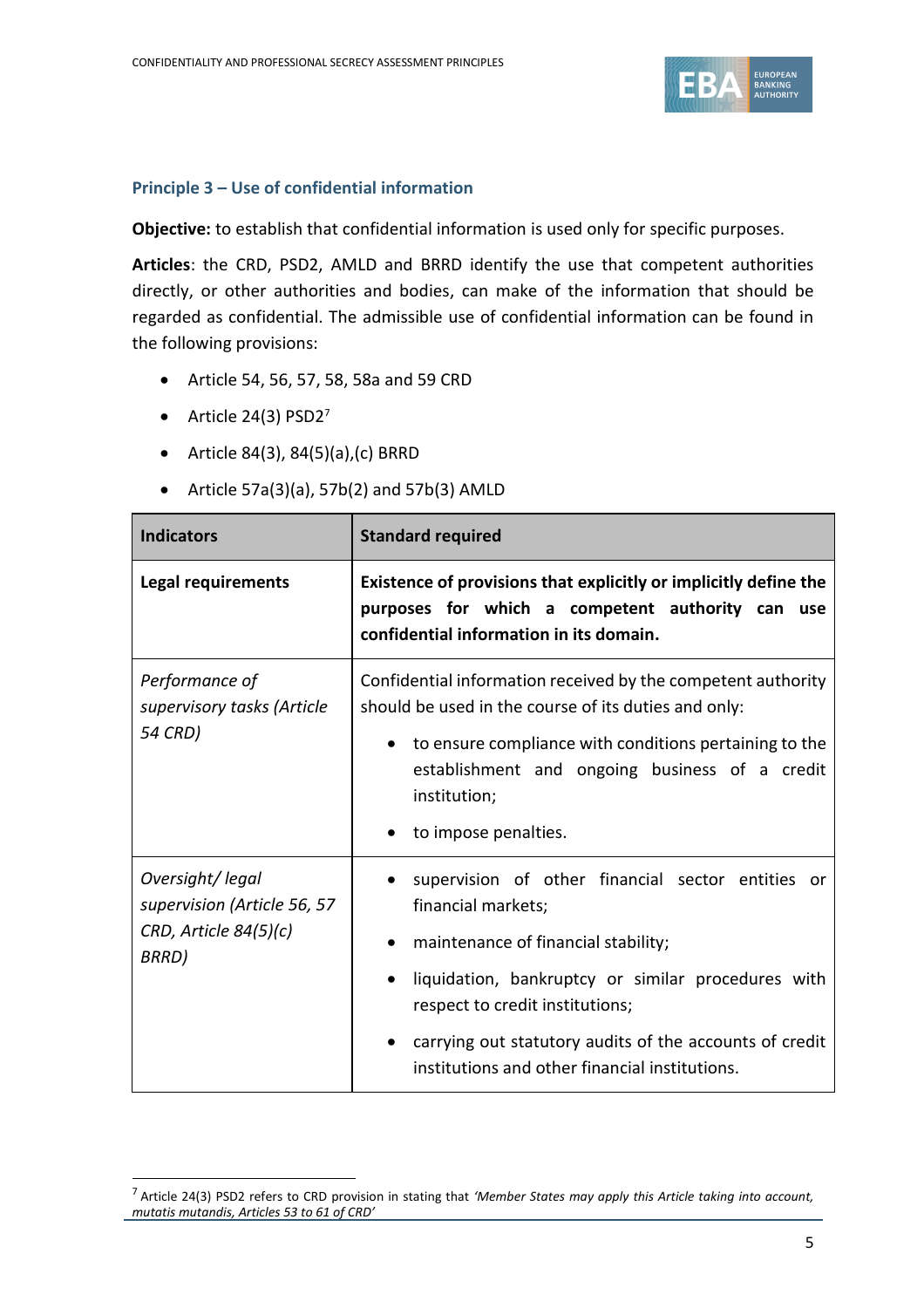

| Administration of deposit<br>guarantee scheme (Article<br>56, 57 CRD)                                                                           | Ensure proper administration of the national<br>deposit<br>guarantee scheme if one exists.                                                                                                                                                                                                    |
|-------------------------------------------------------------------------------------------------------------------------------------------------|-----------------------------------------------------------------------------------------------------------------------------------------------------------------------------------------------------------------------------------------------------------------------------------------------|
| Detection/investigation of<br>breaches of company law<br>(Article 57 (3-6) CRD)                                                                 | Detection/investigation of breaches of company law with the<br>aim of strengthening the stability and integrity of the financial<br>system.                                                                                                                                                   |
| Statutory tasks of a<br>monetary authority<br>(Article 58(1)(a) CRD)                                                                            | The<br>of<br>statutory tasks<br>exercise<br>of<br>a<br>monetary<br>authority/central bank, including the conduct of monetary<br>policy and related liquidity provision, oversight of payments,<br>clearing and settlement systems and the safeguarding of the<br>financial system.            |
| Payment systems<br>oversight (Article 58(1)(c)<br>CRD; Article 84(5)(c)<br>BRRD)                                                                | Ensure proper oversight of the payments system.                                                                                                                                                                                                                                               |
| Tasks performed by<br>international bodies<br>(Article 58a(1) CRD)                                                                              | for the purposes of assessments for the Financial<br>Sector Assessment Program carried out by the IMF and<br><b>WB</b>                                                                                                                                                                        |
|                                                                                                                                                 | for the purposes of quantitative impact studies carried<br>out by the BIS                                                                                                                                                                                                                     |
|                                                                                                                                                 | for the purposes of surveillance functions of the<br><b>Financial Stability Board</b>                                                                                                                                                                                                         |
| Prudential supervision,<br>prevention and resolution<br>of failing institutions<br>(Article 59(1)) CRD)                                         | Certain information may be disclosed to other departments of<br>their central government's administrations responsible for the<br>law on the supervision of institutions for the purpose of<br>prudential supervision, and prevention and resolution of<br>failing institutions.              |
| Investigation/scrutiny of<br>authorities responsible for<br>the supervision of<br>institutions (Article 59(2))<br>CRD & Article 57b(3)<br>AMLD) | Certain information may be disclosed to parliamentary<br>enquiry committees in their Member State, courts of auditors<br>in their Member State and other entities in charge of enquiries<br>for the purpose of investigating or scrutinising the actions of<br>supervisory authorities (CRD). |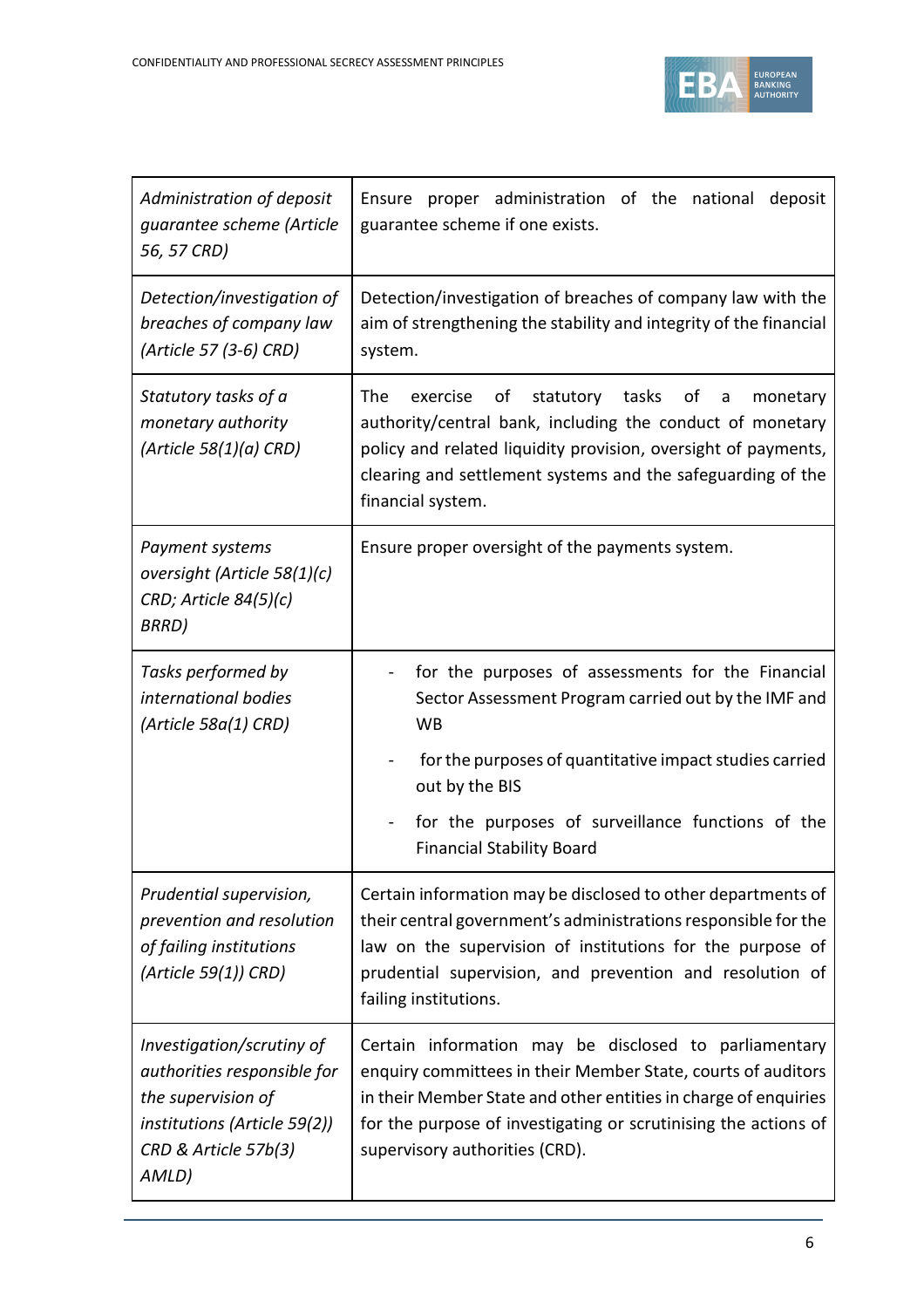

|                                                                                              | Certain information may be disclosed to parliamentary inquiry<br>committees, courts of auditors and other entities in charge of<br>enquiries in their Member State for the purpose of<br>investigating or scrutinising the actions of authorities<br>responsible for the supervision of credit institutions in<br>compliance with AML/CFT laws (AMLD).                                                                                                                                                                                           |  |
|----------------------------------------------------------------------------------------------|--------------------------------------------------------------------------------------------------------------------------------------------------------------------------------------------------------------------------------------------------------------------------------------------------------------------------------------------------------------------------------------------------------------------------------------------------------------------------------------------------------------------------------------------------|--|
| Exercise of resolution<br>functions under the BRRD<br>(Article 84(3) BRRD)                   | The persons subject to the duty of confidentiality referred to<br>in Article 84(1) BRRD shall comply with such duty unless it is in<br>the exercise of their functions under the BRRD.                                                                                                                                                                                                                                                                                                                                                           |  |
| Planning and carrying out<br>a resolution action (Article<br>84 (5)(a) BRRD)                 | Exchange of information is possible with any other person<br>where necessary for planning or carrying out a resolution<br>action.                                                                                                                                                                                                                                                                                                                                                                                                                |  |
| Carry out AML/CFT duties<br>(Article 56(g) CRD, Article<br>57a (3)(a) and 57b(2)<br>AMLD)    | Confidential information shall be used for:<br>- the discharge of supervisory duties under AML/CFT<br>legislation (AMLD or other relevant acts) or under prudential<br>regulations;<br>carrying out the supervision of credit and financial<br>Ξ.<br>institutions, including sanctioning;<br>- carrying out the supervision of financial markets;<br>- complying with designated responsibilities in the field of<br>combating or investigating money laundering and also the<br>associated predicate offences and terrorist financing.          |  |
| Use in court proceedings<br>and appeals (Article54(c,<br>d) CRD, Article 57a(3b, 3c)<br>AMLD | Confidential information may be used in:<br>administrative appeals against a decision of the<br>competent authority, including court proceedings;<br>court proceedings initiated pursuant to special<br>provisions provided for in Union law adopted in the<br>field of credit institutions; (CRD)<br>court proceedings initiated pursuant to special<br>provisions provided for in Union law adopted in the<br>field of AML/CFT or in the field of the prudential<br>regulation and supervision of credit and financial<br>institutions (AMLD). |  |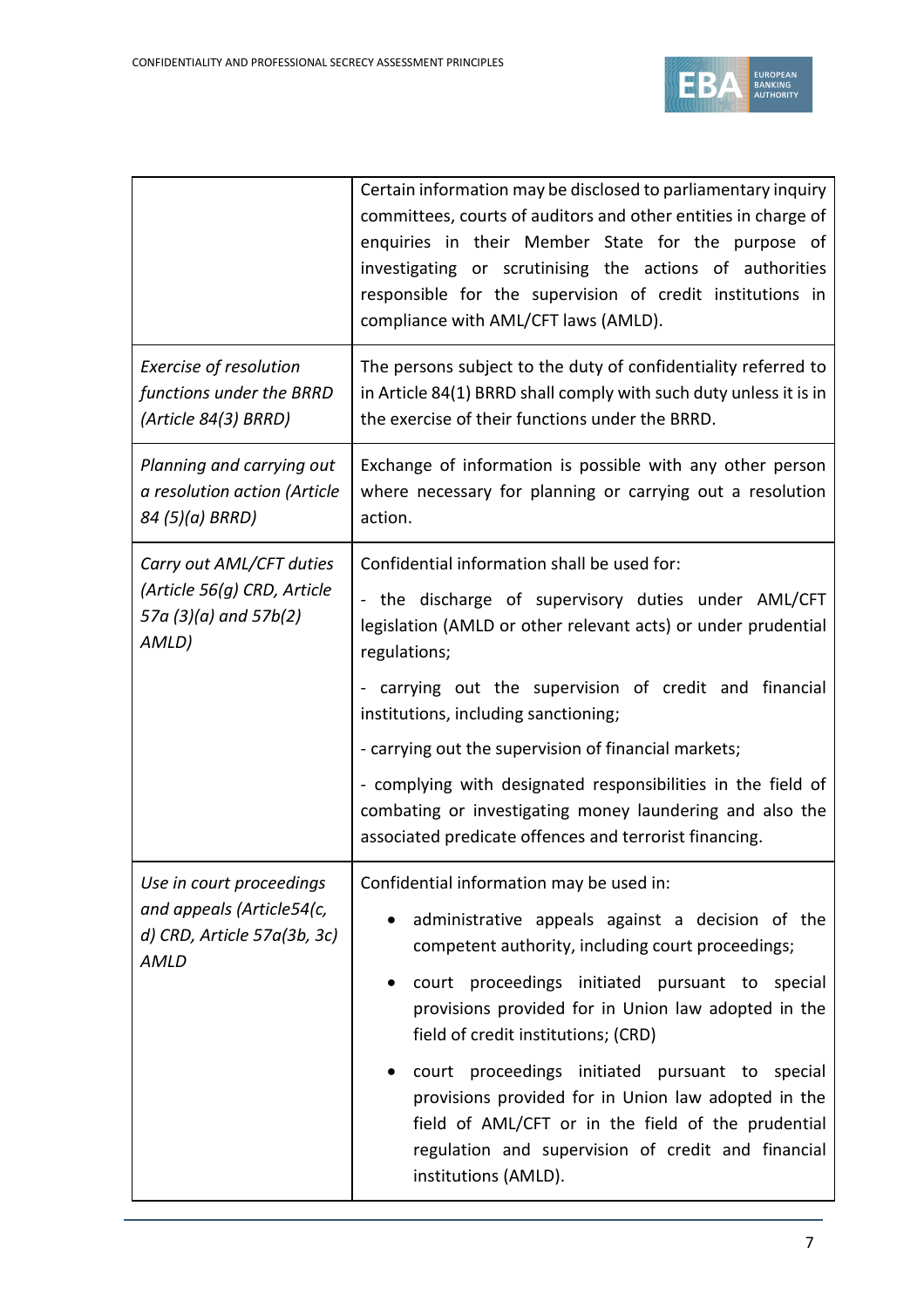

# **Principle 4 – Restrictions on the disclosure of confidential information**

**Objective:** to establish that confidential information received by a competent authority in the performance of its duties may only be disclosed to a specific set of subjects, in restricted and clearly defined circumstances, except in cases covered by criminal law.

**Articles**: the CRD, PSD2, AMLD and BRRD identify the subjects to which authorities may disclose confidential information they have acquired in the course of their duties, and clarify the circumstances under which such disclosure is possible. These requirements can be found in the following provisions:

- Articles 56-61 of the CRD
- Article 24 PSD2
- Article 84, 98 BRRD
- Articles 57a and 57b of AMLD

| <b>Indicators</b>                                                                                                                       | <b>Standard required</b>                                                                                                                                                                                                                                                                                                                                                                                                                                                                                                                                                                                                                                                                                                                                                               |
|-----------------------------------------------------------------------------------------------------------------------------------------|----------------------------------------------------------------------------------------------------------------------------------------------------------------------------------------------------------------------------------------------------------------------------------------------------------------------------------------------------------------------------------------------------------------------------------------------------------------------------------------------------------------------------------------------------------------------------------------------------------------------------------------------------------------------------------------------------------------------------------------------------------------------------------------|
| Legal requirements                                                                                                                      | Legal provisions establishing that confidential information<br>cannot be divulged, except in certain clearly delineated<br>circumstances with clear conditions for the disclosure that need<br>to be met.                                                                                                                                                                                                                                                                                                                                                                                                                                                                                                                                                                              |
| Authorities or bodies<br>to which information<br>may be disclosed<br>under the CRD (Article<br>56-61 CRD) and PSD2<br>(Article 24 PSD2) | In fulfilling their supervisory functions, competent authorities may<br>disclose confidential information to the following subjects:<br>other competent authorities within the Union;<br>authorities entrusted with the public duty of supervising<br>$\bullet$<br>other financial institutions, insurance companies and the<br>financial markets;<br>authorities or bodies charged with responsibility for<br>maintaining the stability of the financial system;<br>contractual or institutional protection schemes;<br>bodies involved in the liquidation and bankruptcy of credit<br>institutions or other similar procedures;<br>persons responsible for carrying out statutory audits of the<br>$\bullet$<br>accounts of credit institutions and other financial<br>institutions; |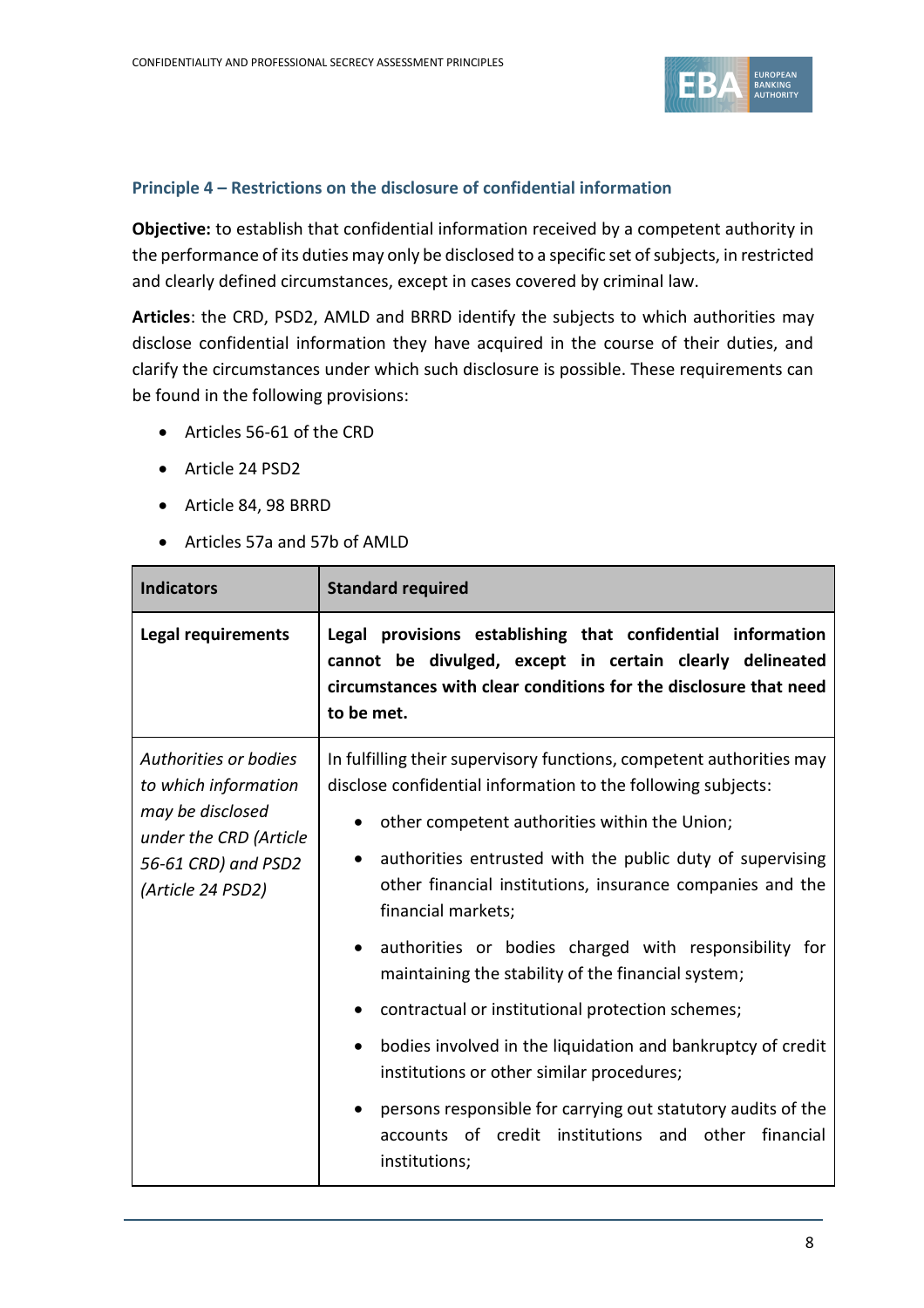

|  | $\bullet$ | authorities responsible for AML/CFT supervision and<br>financial intelligence units;                                                                                                                                                                                          |
|--|-----------|-------------------------------------------------------------------------------------------------------------------------------------------------------------------------------------------------------------------------------------------------------------------------------|
|  | $\bullet$ | competent authorities or bodies responsible for the<br>application of rules on structural separation within a<br>banking group;                                                                                                                                               |
|  | $\bullet$ | bodies responsible for the administration of deposit<br>guarantee schemes in so far as the information is required<br>for the exercise of their functions;                                                                                                                    |
|  | $\bullet$ | authorities or bodies responsible under law for the<br>detection and investigation of breaches of company law;                                                                                                                                                                |
|  | $\bullet$ | ECSB central banks and other bodies with a similar function<br>in their capacity as monetary authorities;                                                                                                                                                                     |
|  | $\bullet$ | public authorities responsible for overseeing payment<br>systems;                                                                                                                                                                                                             |
|  | $\bullet$ | the ESRB, EIOPA and ESMA; and                                                                                                                                                                                                                                                 |
|  | $\bullet$ | authorities responsible for overseeing persons charged<br>with carrying out statutory audits of the accounts of<br>insurance undertakings, credit institutions, investment<br>firms and other financial institutions.                                                         |
|  |           | In fulfilling their supervisory functions for the reasons of prudential<br>control, competent authorities may also disclose confidential<br>information to:                                                                                                                   |
|  |           | other<br>departments<br>of their<br>central<br>government<br>administrations responsible for the law on the supervision<br>institutions, financial institutions and insurance<br>of<br>undertakings and to inspectors acting on behalf of those<br>departments <sup>8</sup> ; |
|  |           | parliamentary enquiry committees in their Member State,<br>courts of auditors in their Member State and other entities<br>in charge of enquiries in their Member State; and                                                                                                   |
|  |           | to a clearing house or similar body recognised under<br>national law for the provision of clearing and settlement<br>services. This disclosure shall be made to ensure the proper<br>functioning of those bodies charged with the provision of                                |

<sup>&</sup>lt;sup>8</sup> Except for information obtained by means of an on-the-spot check or inspection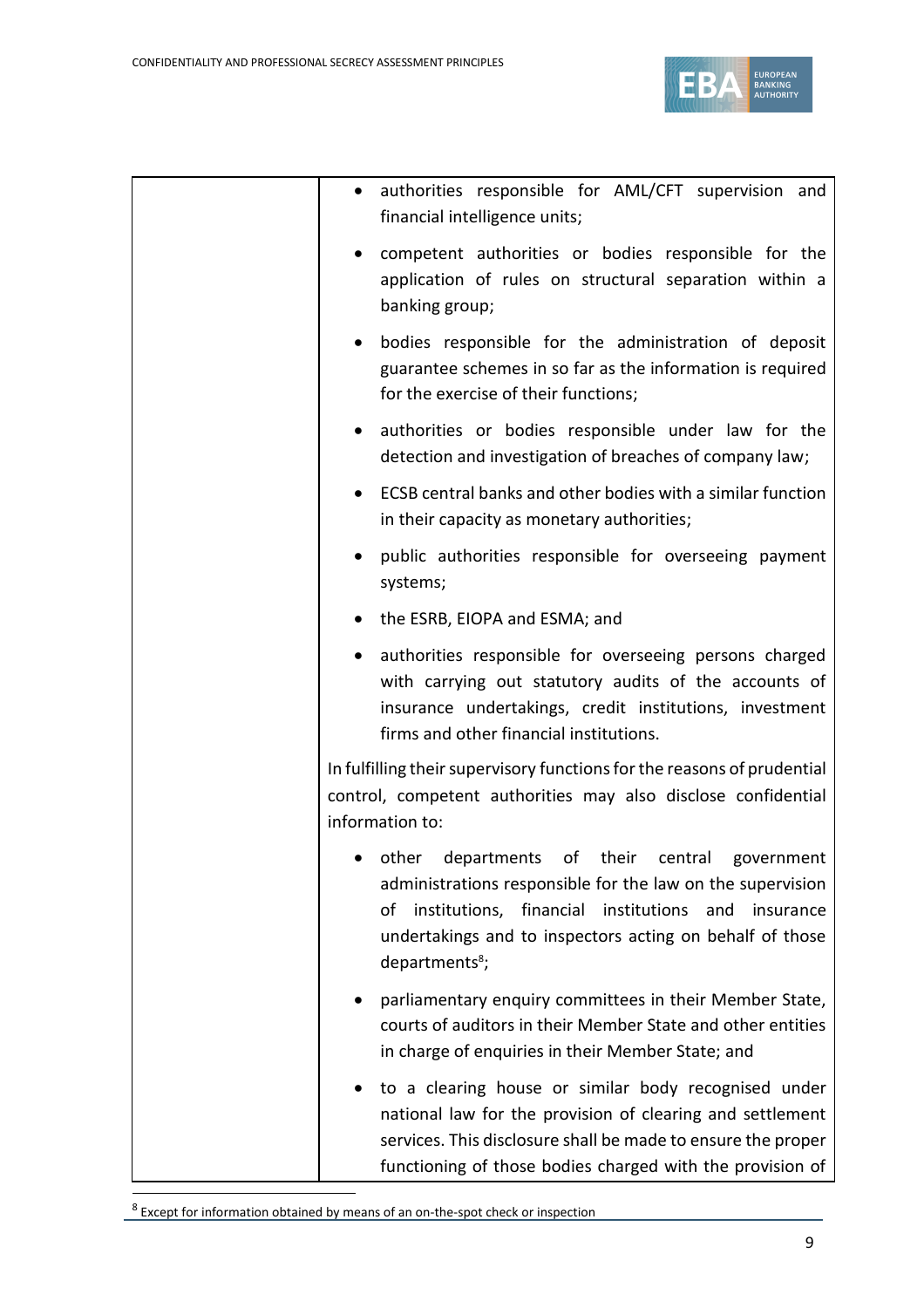

|                                                                                                                                  | clearing or settlement services in relation to defaults or                                                                                       |
|----------------------------------------------------------------------------------------------------------------------------------|--------------------------------------------------------------------------------------------------------------------------------------------------|
|                                                                                                                                  | potential defaults by market participants.                                                                                                       |
| Authorities to which<br>information may be<br>disclosed under the<br>PSD2 (Article 26(2) as<br>referenced by Article<br>24 PSD2) | The competent authorities of other Member States responsible for<br>the authorisation and supervision of payment institutions                    |
| Authorities or bodies<br>to which information                                                                                    | In fulfilling their functions, resolution authorities may disclose<br>confidential information to the following subjects:                        |
| may be disclosed<br>under the BRRD                                                                                               | other Union resolution authorities;<br>$\bullet$                                                                                                 |
| (Article 84(4)(b),                                                                                                               | other Union competent authorities;                                                                                                               |
| 84(5)(c) BRRD)                                                                                                                   | competent ministries in the Union;                                                                                                               |
|                                                                                                                                  | central banks;                                                                                                                                   |
|                                                                                                                                  | deposit guarantee schemes;                                                                                                                       |
|                                                                                                                                  | investor compensation schemes;                                                                                                                   |
|                                                                                                                                  | authorities responsible for normal insolvency proceedings;                                                                                       |
|                                                                                                                                  | authorities responsible for maintaining the stability of the<br>financial system in Member States through the use of<br>macroprudential rules;   |
|                                                                                                                                  | persons charged with carrying out statutory audits of<br>accounts;                                                                               |
|                                                                                                                                  | third-country authorities that carry out equivalent<br>functions to resolution authorities;                                                      |
|                                                                                                                                  | to a potential acquirer for the purposes of planning or<br>carrying out a resolution action (subject to strict<br>confidentiality requirements); |
|                                                                                                                                  | authorities responsible for overseeing payment systems;                                                                                          |
|                                                                                                                                  | the authorities entrusted with the public duty of<br>supervising other financial sector entities; and                                            |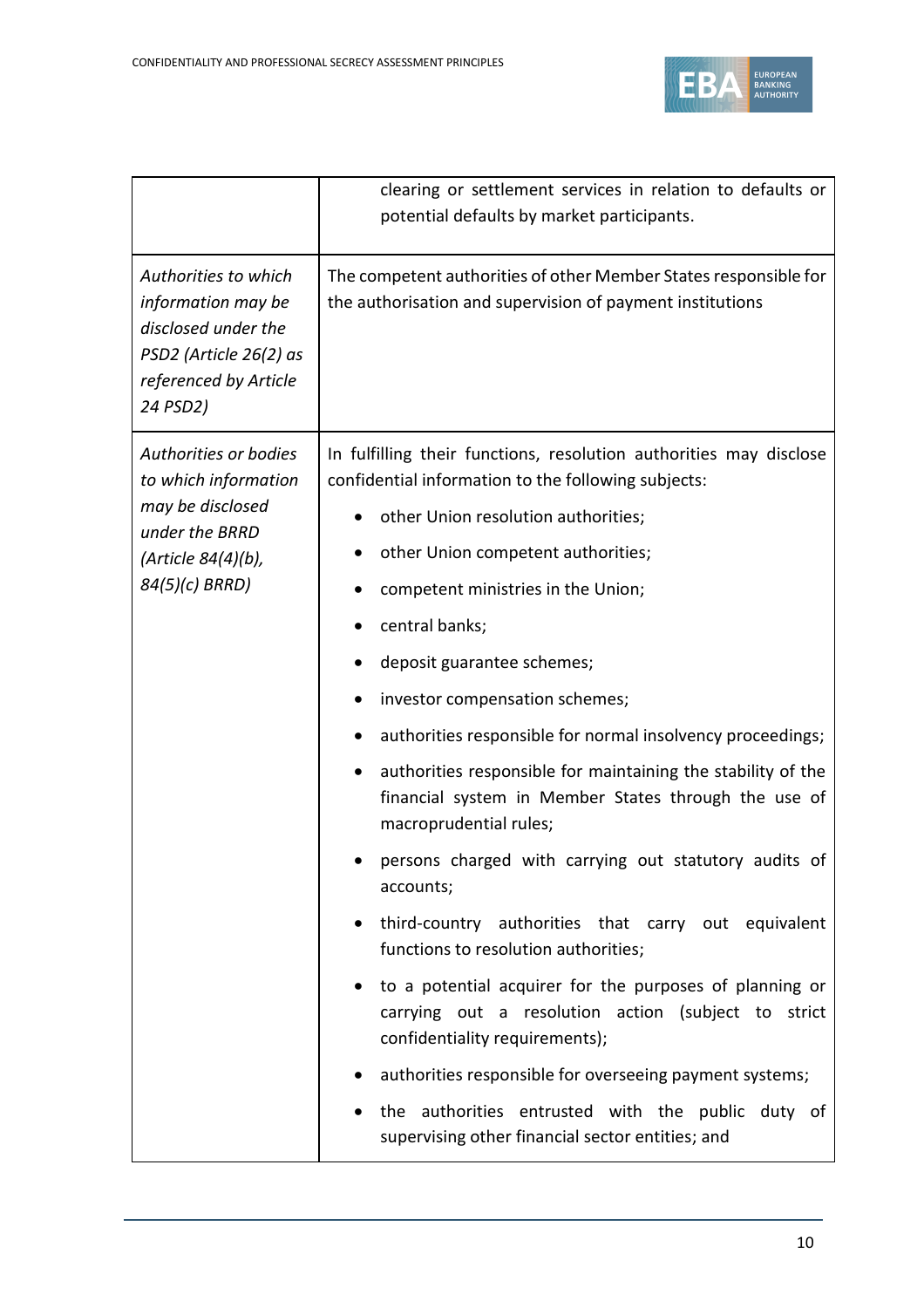

|                                                                                                                                          | the authorities responsible for the supervision of financial<br>$\bullet$<br>markets and insurance undertakings and inspectors acting<br>on their behalf.                                                                                                                                                                                                   |
|------------------------------------------------------------------------------------------------------------------------------------------|-------------------------------------------------------------------------------------------------------------------------------------------------------------------------------------------------------------------------------------------------------------------------------------------------------------------------------------------------------------|
| Authorities or bodies<br>to which information<br>can be disclosed<br>under the AMLD<br>(Article 57a(2),<br>57a(3), 57a(5), 57b(1-<br>3)) | In fulfilling their functions, competent authorities for AML/CFT<br>supervision may disclose confidential information to the following<br>subjects:<br>competent authorities responsible for supervising credit<br>and financial institutions for their compliance with<br>AML/CFT laws or other legislative acts within a, or in<br>another, Member State; |
|                                                                                                                                          | authorities entrusted with the supervision of financial<br>sector entities and natural or legal persons acting in the<br>exercise of their professional activities as referred to in<br>point (3) of Article 2(1) of AMLD (e.g. notaries, external<br>accountant, auditors and tax advisors);                                                               |
|                                                                                                                                          | authorities responsible by law for the supervision of<br>financial markets;                                                                                                                                                                                                                                                                                 |
|                                                                                                                                          | national authorities with responsibilities in the field of<br>combating or investigating money laundering, the<br>associated predicate offences and terrorist financing;                                                                                                                                                                                    |
|                                                                                                                                          | parliamentary inquiry committees, courts of auditors and<br>other entities in charge of enquiries; and                                                                                                                                                                                                                                                      |
|                                                                                                                                          | courts of law (e.g. in appeals proceedings or other<br>proceedings initiated by virtue of special provisions).                                                                                                                                                                                                                                              |
| Transmission of                                                                                                                          | Certain information may be shared with:                                                                                                                                                                                                                                                                                                                     |
| information to<br>international bodies<br>(Article 58a CRD)                                                                              | the International Monetary Fund and the World Bank, for<br>the purposes of assessments for the Financial Sector<br>Assessment Program;                                                                                                                                                                                                                      |
|                                                                                                                                          | the Bank for International Settlements, for the purposes of<br>$\blacksquare$<br>quantitative impact studies; and                                                                                                                                                                                                                                           |
|                                                                                                                                          | the Financial Stability Board, for the purposes of its<br>surveillance function.                                                                                                                                                                                                                                                                            |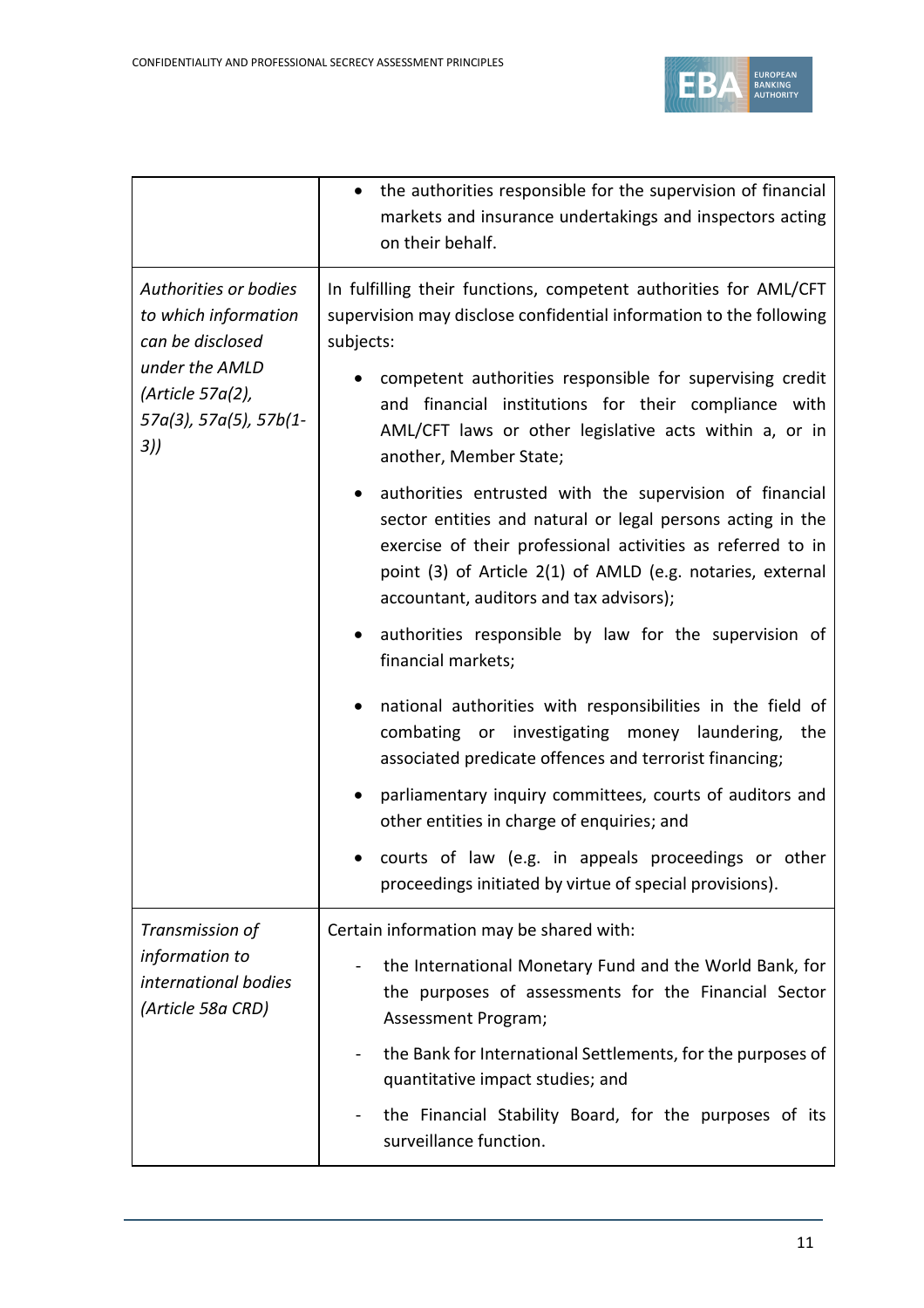

| Conditions on<br>disclosure (Article 56,<br>57, 58 and 59 CRD;<br>Article 84(3) BRRD;<br>Article 57b (1,2,3) | The purpose of the disclosure of the confidential information is<br>essential and shall be used solely for the performance of the<br>receiving authority's duties; and the confidential information<br>itself is subject to conditions of professional secrecy. |
|--------------------------------------------------------------------------------------------------------------|-----------------------------------------------------------------------------------------------------------------------------------------------------------------------------------------------------------------------------------------------------------------|
| AMLD)                                                                                                        | For resolution processes, the possible effects of disclosing<br>$\bullet$<br>information must be assessed on the basis of:                                                                                                                                      |
|                                                                                                              | the public interest as regards financial, monetary or<br>economic policy;                                                                                                                                                                                       |
|                                                                                                              | the commercial interests of natural and legal persons;                                                                                                                                                                                                          |
|                                                                                                              | the purpose of inspections;                                                                                                                                                                                                                                     |
|                                                                                                              | investigations and                                                                                                                                                                                                                                              |
|                                                                                                              | audits.                                                                                                                                                                                                                                                         |
|                                                                                                              | For the resolution process, the procedure for checking the effects<br>of disclosing information shall include a specific assessment of the<br>effects of any disclosure of the contents and details of the recovery<br>and resolution plan.                     |
|                                                                                                              | In cases of disclosure to parliamentary enquiry committees,<br>courts of auditors and other entities in charge of enquiries:                                                                                                                                    |
|                                                                                                              | the entities have a precise mandate under national law to<br>investigate or scrutinise the actions of authorities;                                                                                                                                              |
|                                                                                                              | the information is strictly necessary for fulfilling their<br>mandate;                                                                                                                                                                                          |
|                                                                                                              | the confidential information itself is subject to conditions of<br>professional secrecy.                                                                                                                                                                        |
| Conditions on<br>disclosure for the                                                                          | - the request is duly justified in light of the specific tasks performed<br>by the requesting body in accordance with its statutory mandate;                                                                                                                    |
| transmission of<br>information to<br>international bodies                                                    | - the request is sufficiently precise as to the nature, scope and<br>format of the required information, and the means of its disclosure<br>or transmission;                                                                                                    |
| (Article 58a CRD)                                                                                            | the requested information is strictly necessary for<br>the<br>performance of the specific tasks of the requesting body and does<br>not go beyond its statutory tasks;                                                                                           |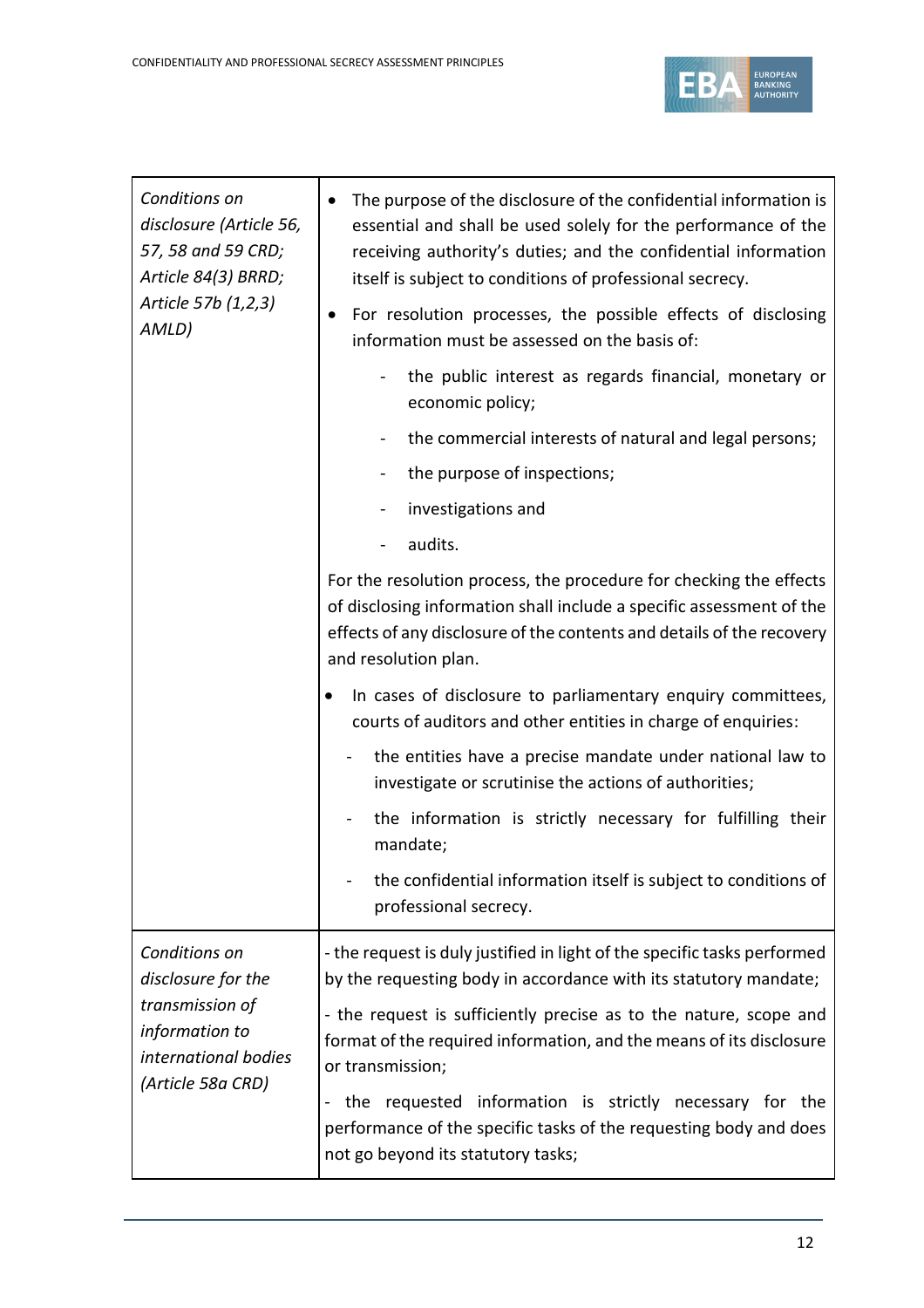

|                                                                                                                 | - the information is transmitted or disclosed exclusively to the<br>persons directly involved in the performance of the specific task;<br>- the persons having access to the information are subject to<br>professional secrecy requirements at least equivalent to those<br>referred to in Article 53(1) CRD;<br>competent authorities may only transmit aggregate or<br>anonymised information and may only share other information at<br>the premises of the competent authority. |
|-----------------------------------------------------------------------------------------------------------------|--------------------------------------------------------------------------------------------------------------------------------------------------------------------------------------------------------------------------------------------------------------------------------------------------------------------------------------------------------------------------------------------------------------------------------------------------------------------------------------|
| Express consent for<br>onward disclosure<br>(Article 57, 59 CRD;<br>Article 84(3) BRRD;<br>Article 57b(3) AMLD) | <b>CRD</b><br>Where the confidential information has originated in another<br>Member State, and it is proposed to make onward disclosure to a<br>body falling under (a)-(e) below, the competent authorities that<br>originally disclosed the information must give express agreement<br>to its disclosure and, where appropriate, the information may only<br>be used for the purposes for which the authorities give their<br>consent.                                             |
|                                                                                                                 | Authorities responsible for overseeing those bodies<br>(a)<br>involved in the liquidation and bankruptcy of credit<br>institutions and other similar procedures;                                                                                                                                                                                                                                                                                                                     |
|                                                                                                                 | (b)<br>authorities responsible for overseeing contractual or<br>institutional protection schemes;                                                                                                                                                                                                                                                                                                                                                                                    |
|                                                                                                                 | (c)<br>authorities responsible for overseeing persons charged<br>with carrying out statutory audits of the accounts of<br>insurance undertakings, and financial institutions;                                                                                                                                                                                                                                                                                                        |
|                                                                                                                 | authorities or bodies responsible for detecting<br>(d)<br>and<br>investigating breaches of company law;                                                                                                                                                                                                                                                                                                                                                                              |
|                                                                                                                 | (e)<br>parliamentary enquiry committees in their Member State,<br>courts of auditors in their Member State and other entities<br>in charge of enquiries in their Member State.                                                                                                                                                                                                                                                                                                       |
|                                                                                                                 | <b>AMLD</b>                                                                                                                                                                                                                                                                                                                                                                                                                                                                          |
|                                                                                                                 | Where the confidential information has originated in another<br>Member State, and Member States authorise onward disclosure<br>to parliamentary enquiry committees in their Member State,<br>courts of auditors in their Member State and other entities in<br>charge of enquiries in their Member State, it shall not be disclosed                                                                                                                                                  |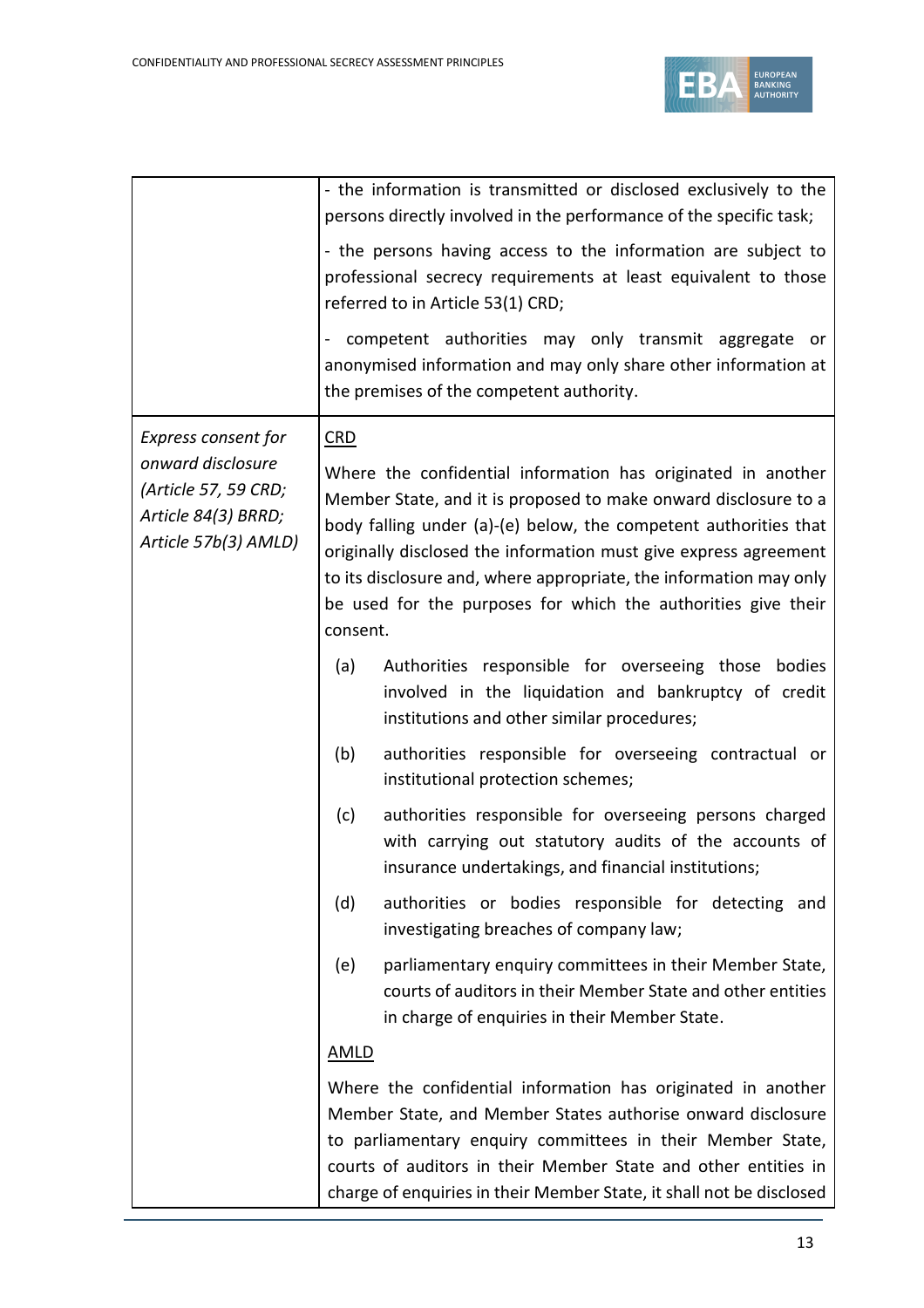

|                                                                                                                                                                               | without the express consent of the competent authorities which<br>have disclosed it, and solely for the purposes for which those<br>authorities gave their consent.<br><b>BRRD</b><br>Disclosure of confidential information received during the course<br>of professional activities or from a competent authority or<br>resolution authority in connection with its functions under the<br>BRRD, to any person or authority, is prohibited, unless it is in the<br>exercise of their functions under the BRRD or in summary or<br>collective form or with the express and prior consent of the<br>authority or the institution or the entity which provided the<br>information.                                                                                              |
|-------------------------------------------------------------------------------------------------------------------------------------------------------------------------------|--------------------------------------------------------------------------------------------------------------------------------------------------------------------------------------------------------------------------------------------------------------------------------------------------------------------------------------------------------------------------------------------------------------------------------------------------------------------------------------------------------------------------------------------------------------------------------------------------------------------------------------------------------------------------------------------------------------------------------------------------------------------------------|
| Specific cooperation<br>arrangements and<br>exchange of<br>information with third<br>countries (Article 55<br>CRD, Article 57a(5)<br>AMLD, Articles 97 and<br><b>98 BRRD)</b> | <b>CRD</b><br>Member States and the EBA may conclude cooperation<br>agreements, providing for exchanges of information, with the<br>supervisory authorities of third countries or with authorities or<br>bodies of third countries if:<br>the information disclosed is subject to a guarantee that<br>professional secrecy requirements are at least equivalent;<br>such exchange of information shall be for the purpose of<br>performing the supervisory tasks of those authorities or<br>bodies;<br>where the information originates in another Member<br>State, it shall only be disclosed with the express agreement<br>of the authorities that have disclosed it and, where<br>appropriate, solely for the purposes for which those<br>authorities gave their agreement. |
|                                                                                                                                                                               | <b>AMLD</b><br>Member States may authorise their national competent<br>authorities to conclude cooperation agreements providing for<br>collaboration and exchanges of confidential information with the<br>competent authorities of 3rd countries that constitute<br>counterparts of those national competent authorities. Such<br>cooperation agreements must be concluded on the basis of                                                                                                                                                                                                                                                                                                                                                                                    |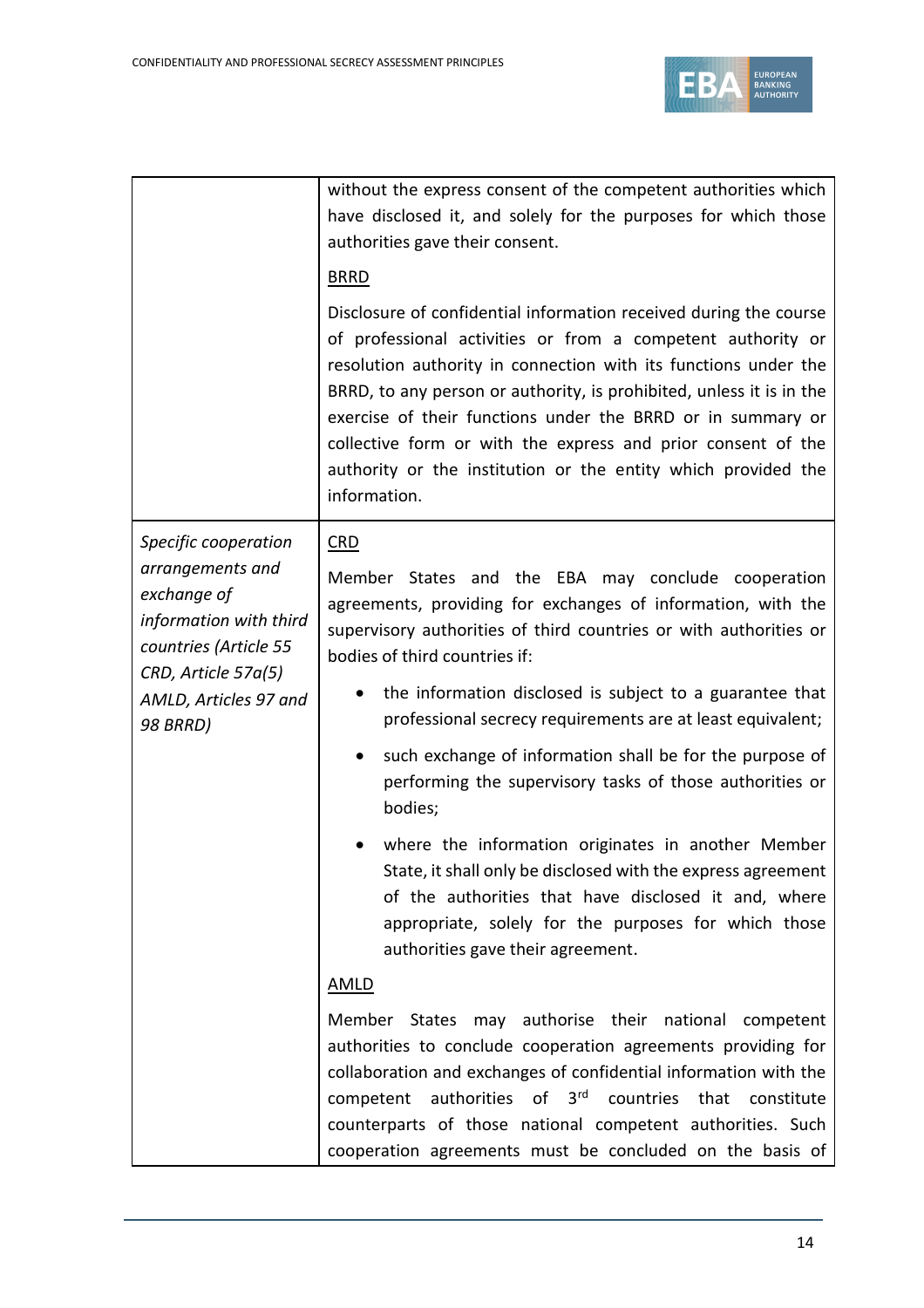

reciprocity and only if the information disclosed is subject to equivalent professional secrecy requirements.

Confidential information exchanged according to these cooperation agreements must be used for the purpose of performing the supervisory tasks of those authorities.

Where the confidential information has originated in another Member State, it may be exchanged with a  $3<sup>rd</sup>$  country authority only upon receiving the express consent of the CA which shared it, and such information may be used exclusively for the purposes for which that CA has consented.

# BRRD

Cooperation agreements with third country authorities are concluded in accordance with Article 97 BRRD and the exchange of confidential information must be compliant with Article 98 BRRD. The exchange of information is allowed only if third country authorities are subject to equivalent confidentiality provisions and if the information is necessary for the performance of their resolution function.

Where the confidential information originates in another Member State, the disclosure to third country authorities is only permitted where:

- the express consent to the disclosure of the information by the competent authority from which the information originated is obtained by the competent/national authority;
- it is for the purposes for which the originating authority has given its consent.